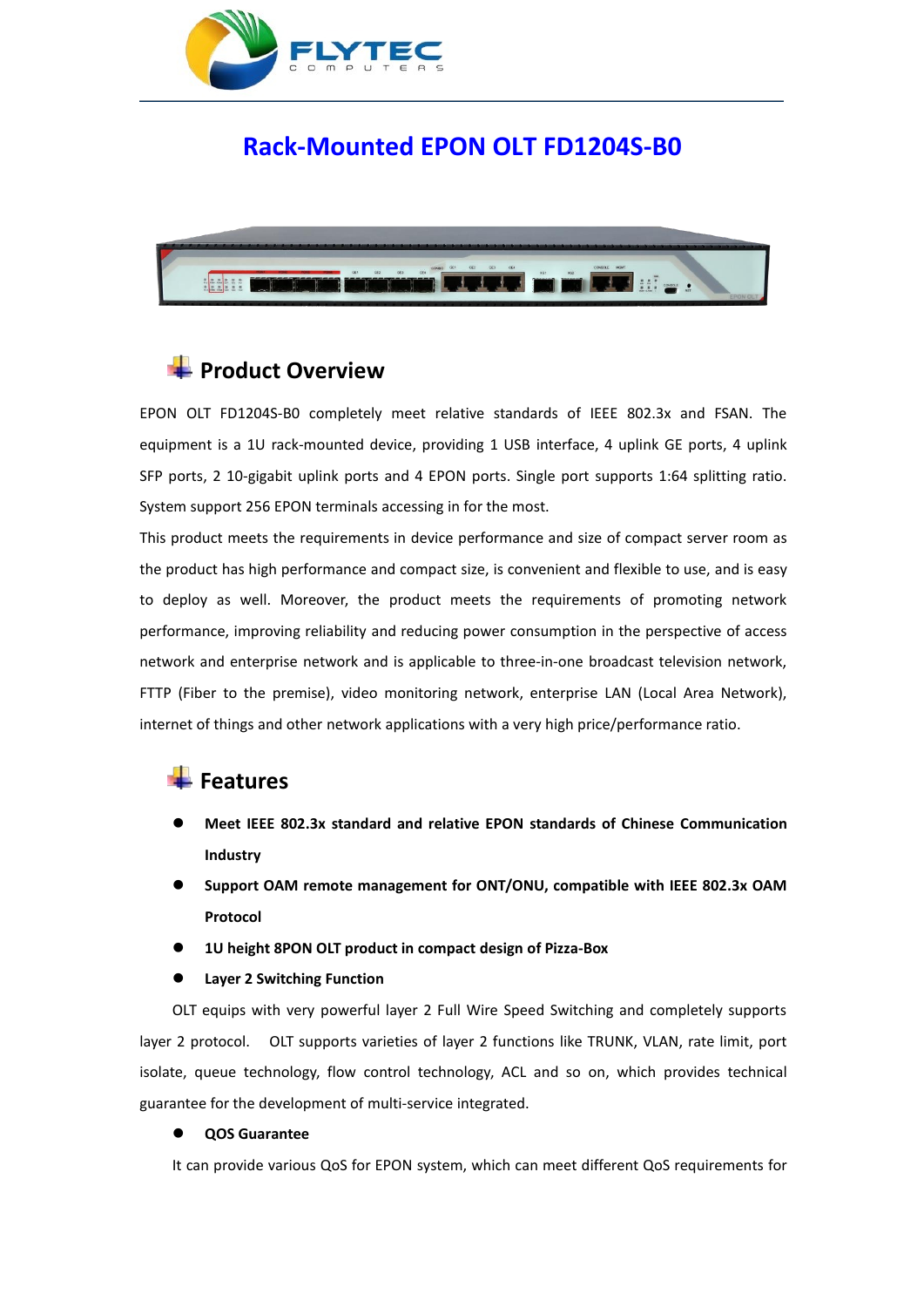

through OAM channel protocol service management can be realized, including ONT function parameter set, Qos parameters, configuration information request, performance statistics, auto-reporting of running events in system, configuration for ONT from OLT, fault diagnosis and management of performance and safety. FACT FOR SULTERS<br>
THE CRIP OF THE REST OF THE REST OF THE REST OF THE REST OF THE SUPPORT MANAgement System<br>
Support management method of CLI, WEB, SNMP, TELNET, SSH and meet<br>
ugh OAM channel protocol service management ca Support management method of CLI, WEB, SNMP, TELNET, SSH and meet OAM standard,<br>Support management method of CLI, WEB, SNMP, TELNET, SSH and meet OAM standard,<br>Jugh OAM channel protocol service management can be realized,

|                                                     | Item                            | FD1204S-B0                                              |
|-----------------------------------------------------|---------------------------------|---------------------------------------------------------|
| Chassis                                             | Rack                            | 1U 19 inch standard box                                 |
| <b>Uplink Port</b>                                  | QTY                             | 10                                                      |
|                                                     | Copper                          | 10/100/1000M auto-negotiable, RJ45:4pcs                 |
|                                                     | Optical interface               | 4 GE                                                    |
|                                                     | 10Gb uplink interface           | $2*10Gb$                                                |
| <b>PON Port</b>                                     | QTY                             | 4                                                       |
|                                                     | Physical Interface              | <b>SFP Slots</b>                                        |
|                                                     | Connector Type                  | 1000BASE-PX20+                                          |
|                                                     | Max splitting ratio             | 1:64                                                    |
| <b>USB Port</b>                                     | <b>QTY</b>                      | $\mathbf{1}$                                            |
|                                                     | Connector Type                  | Type-C                                                  |
|                                                     |                                 | $\mathbf{1}$<br>100/1000 BASE-Tx out-band Ethernet port |
| <b>Management Ports</b>                             |                                 | CONSOLE local management port<br>$\mathbf{1}$           |
|                                                     | <b>Transmission Distance</b>    | 20KM                                                    |
|                                                     | PON port speed                  | Symmetrical 1.25Gbps                                    |
| PON Port                                            | Wavelength                      | 1490nm TX,1310nm RX                                     |
| Specification<br>(Apply to<br>C-Data PON<br>module) | Connector                       | SC/PC                                                   |
|                                                     | Fiber Type                      | $9/125 \mu m$ SMF                                       |
|                                                     | <b>TX Power</b>                 | $+2.5^{\sim}$ +7dBm                                     |
|                                                     | Rx Sensitivity                  | $-27dBm$                                                |
|                                                     | <b>Saturation Optical Power</b> | -6dBm                                                   |
| 10Gb SFP+ Port                                      | <b>Transmission Distance</b>    | 10KM                                                    |
| Specification                                       | PON port speed                  | 8.5-10.51875Gbps                                        |
| (Apply to                                           | Wavelength                      | 1310nmTX, 1310nmRX                                      |
| C-Data 10Gb                                         | Connector                       | LC                                                      |
| module)                                             | Fiber Type                      | Single mode with dual fiber                             |
|                                                     | <b>TX Power</b>                 | $-8.2^{\sim}+0.5$ dBm                                   |
|                                                     | Rx Sensitivity                  | $-12.6$ dBm                                             |

Management Mode SNMP, Telnet, CLI management mode.

Management Function | Fan Group Detecting<br>| Port Status monitoring and configuration management;

# **Product Specification**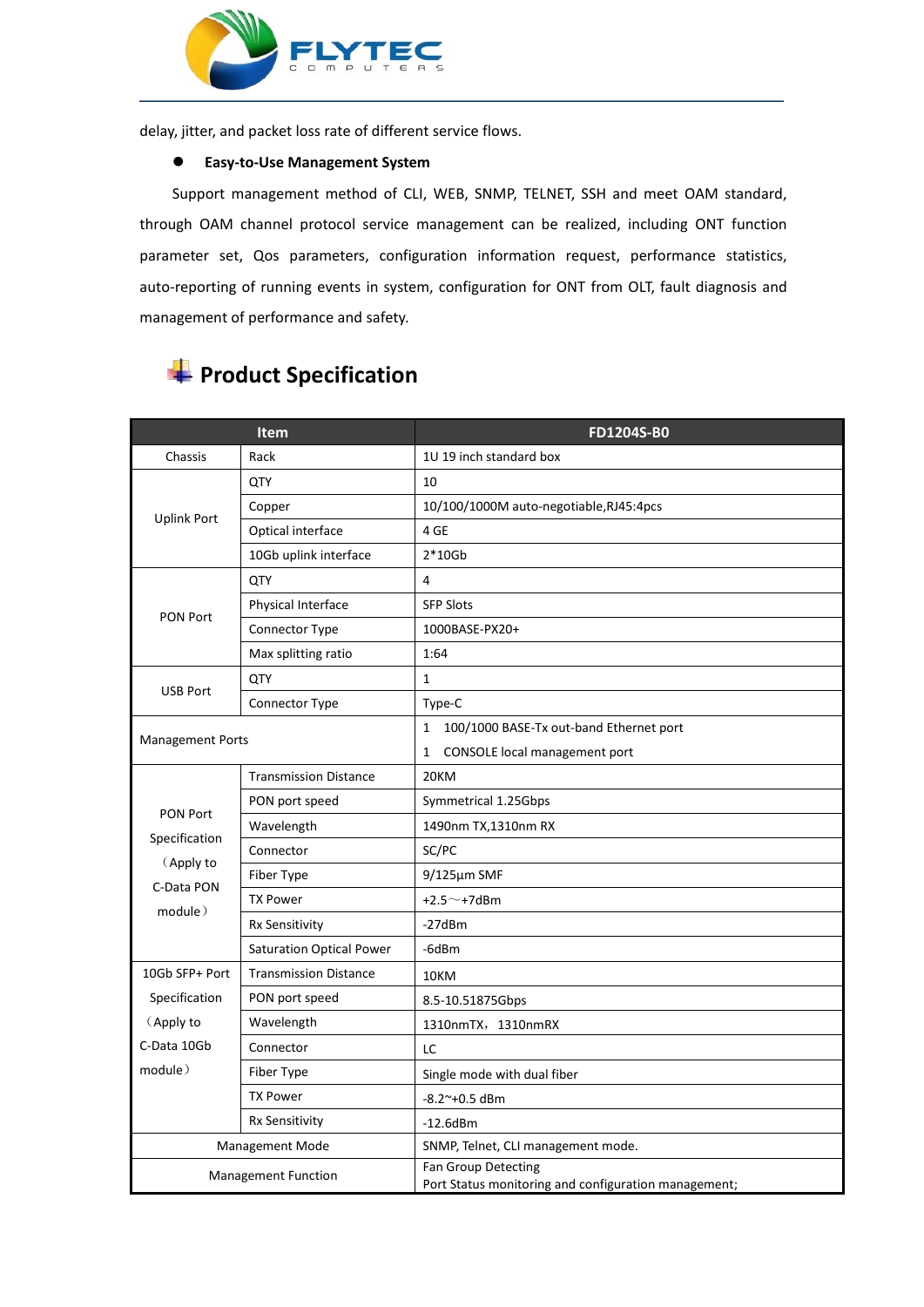

|                             |                            | Layer-2 switch configuration such as Vlan, Trunk , RSTP, IGMP , QOS, etc;<br>EPON management function: DBA , ONU authorization, ACL , QOS , etc;<br>Online ONU configuration and management                                                                            |
|-----------------------------|----------------------------|------------------------------------------------------------------------------------------------------------------------------------------------------------------------------------------------------------------------------------------------------------------------|
|                             |                            | User management                                                                                                                                                                                                                                                        |
|                             |                            | Alarm management                                                                                                                                                                                                                                                       |
| Layer-two Switch            |                            | Support port VLan and protocol Vlan<br>Support Vlan tag/Untag , vlan transparent transmission;<br>Support 4096 VLAN                                                                                                                                                    |
|                             |                            | Support 802.3dd trunk<br><b>RSTP</b>                                                                                                                                                                                                                                   |
|                             |                            | QOS based on port , VID, TOS and MAC address<br><b>IGMP Snooping</b><br>802.x flow control                                                                                                                                                                             |
|                             |                            | Port stability statistic and monitoring                                                                                                                                                                                                                                |
| <b>EPON Function</b>        |                            | Support port-based rate limitation and bandwidth control;<br>In compliant with IEEE802.3ah Standard<br>Up to 20KM transmission Distance                                                                                                                                |
|                             |                            | Support data encryption, group broadcasting, port Vlan separation,<br>RSTP, etc.<br>Support Dynamic Bandwidth Allocation (DBA)<br>Support ONU auto-discovery/Link detection/remote upgrade of<br>software;                                                             |
|                             |                            | Support VLAN division and user separation to avoid broadcast storm;<br>Support<br>various<br>LLID<br>configuration<br>single<br>and<br>LLID<br>configuration .Different user and different service could provide<br>different QoS by means of different LLID channels. |
|                             |                            | Support power-off alarm function , easy for link problem detection<br>Support broadcasting storm resistance function<br>Support port isolation between different ports                                                                                                 |
|                             |                            | Support ACL and SNMP to configure data packet filter flexibly<br>Specialized design for system breakdown prevention to maintain stable<br>system<br>Support dynamic distance calculation on EMS online<br>Support RSTP, IGMP Proxy                                     |
| Layer-three Route           |                            | Support static routing protocol<br>Support dynamic RIP protocol<br>Support dhcp-relay function                                                                                                                                                                         |
|                             |                            | Support vlanif interface configuration<br>58G                                                                                                                                                                                                                          |
| Backplane Bandwidth<br>Size |                            | 440mm(L)*230mm(W)*44mm(H)                                                                                                                                                                                                                                              |
| Weight                      |                            | 4kg                                                                                                                                                                                                                                                                    |
| Power Supply                | 220VAC                     | AC: $100V^{\sim}240V$ , 50/60Hz                                                                                                                                                                                                                                        |
|                             | $-48DC$                    | DC: -40V~-72V                                                                                                                                                                                                                                                          |
| Power Consumption           |                            | 60W                                                                                                                                                                                                                                                                    |
| Operating<br>Environment    | <b>Working Temperature</b> | $-15$ ~50℃                                                                                                                                                                                                                                                             |
|                             | Storage Temperature        | -40 $\sim$ 85 $\degree$ C                                                                                                                                                                                                                                              |
|                             | <b>Relative Humidity</b>   | $5^{\sim}$ 90%(non-condensing)                                                                                                                                                                                                                                         |